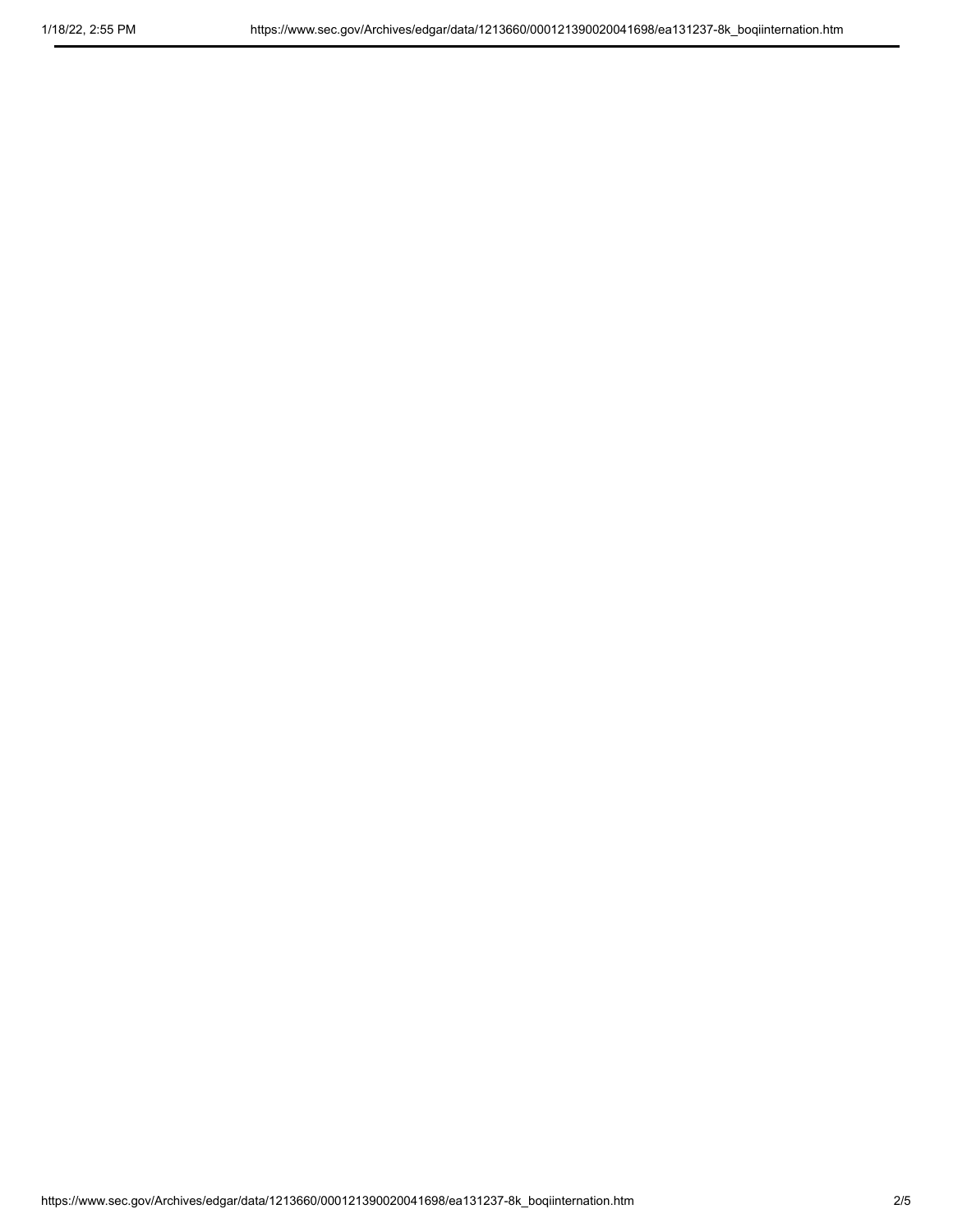### **Item 1.01 Entry into a Material Definitive Agreement.**

On December 7, 2020, the Registrant entered into a Stock Purchase Agreement (the "Agreement") with Chongqing Guoyitang Hospital Co., Ltd., a company organized under the laws of the People's Republic of China (the "PRC") ("Guoyitang") and two individual sellers listed in the Agreement ("Sellers"). Guoyitang operates a private general hospital in Chongqing City, the PRC, with100 hospital beds, 53 medical doctors, 40 medical technicians, 50 nurses and 57 administrative employees.

Pursuant to the Agreement, the Registrant will purchase all the issued and outstanding equity interests in Guoyitang (the "Shares") from Sellers. The aggregate purchase price for the Shares is RMB 100,000,000 (approximately \$15,243,902). 2,000,000 shares of common stock of the Registrant valued at RMB 40,000,000 (approximately US\$6,097,560) and RMB 20,000,000 (approximately US\$3,048,780) in cash, will be delivered at closing as partial consideration for the purchase of 100% of the equity interests in Guoyitang. The balance of the purchase price in the amount of RMB 40,000,000 (approximately US\$6,097,560) (the "Earnout Amount") is subject to post-closing adjustments based on the performance of Guoyitang in 2021 and 2022.

If Guoyitang's 2021 revenue equals or exceeds RMB 40,000,000 (approximately US\$6,097,560), and gross profit in 2021 equals or exceeds RMB 5,000,000 (approximately US \$762,195), 50% of the Earnout Amount will be payable to Sellers. Both the revenue and the gross profit targets are based on a closing date prior to January 1, 2021. In the event the closing will take place after January 1, 2021, the target numbers will be prorated based on the closing date of the transaction. If Guoyitang achieves 80% or more of the 2021 revenue and gross profit targets, a reduced Earnout Amount will be payable. If Guoyitang achieves less than 80% of the 2021 revenue and gross profit targets, the Sellers will not be eligible to receive any part of the Earnout Amount (the "Performance Failure"). The Agreement also sets forth circumstances where the Registrant may elect, in its sole discretion, to pay the entire Earnout Amount to the Sellers if the 2021 revenue and profit targets are met and other business considerations are satisfactory to the Registrant (the "Accelerated Earnout Payment"). In the event an Accelerated Earnout Payment is made, the Sellers will not be eligible to receive any additional payment under the Agreement.

Another 50% (or a smaller portion) of the Earnout Amount may be payable to Sellers based on similar performance targets and measurement methods for 2022, in the event there is no Accelerated Earnout Payment or a Performance Failure occurred in 2021.

The closing of the Agreement is expected to take place on or about December 21, 2020, subject to necessary regulatory approvals.

The foregoing description of the Agreement does not purport to be complete and is qualified in its entirety by reference to the Agreement which is filed as Exhibit 4.1 hereto, and is incorporated herein by reference.

### **ITEM 8.01 OTHER INFORMATION**

On December 9, 2020, the Registrant issued a press release announcing the entry into of the Agreement.

A copy of the press release is attached hereto as Exhibit 99.1 and incorporated herein by reference.

The information under this Item 8.01, including Exhibit 99.1, is deemed "furnished" and not "filed" under Section 18 of the Securities Exchange Act of 1934, as amended (the "Exchange Act"), or otherwise subject to the liability of that section, and shall not be incorporated by reference into any registration statement or other document filed under the Securities Act of 1933, as amended, or the Exchange Act, except as shall be expressly set forth by specific reference in such filing.

1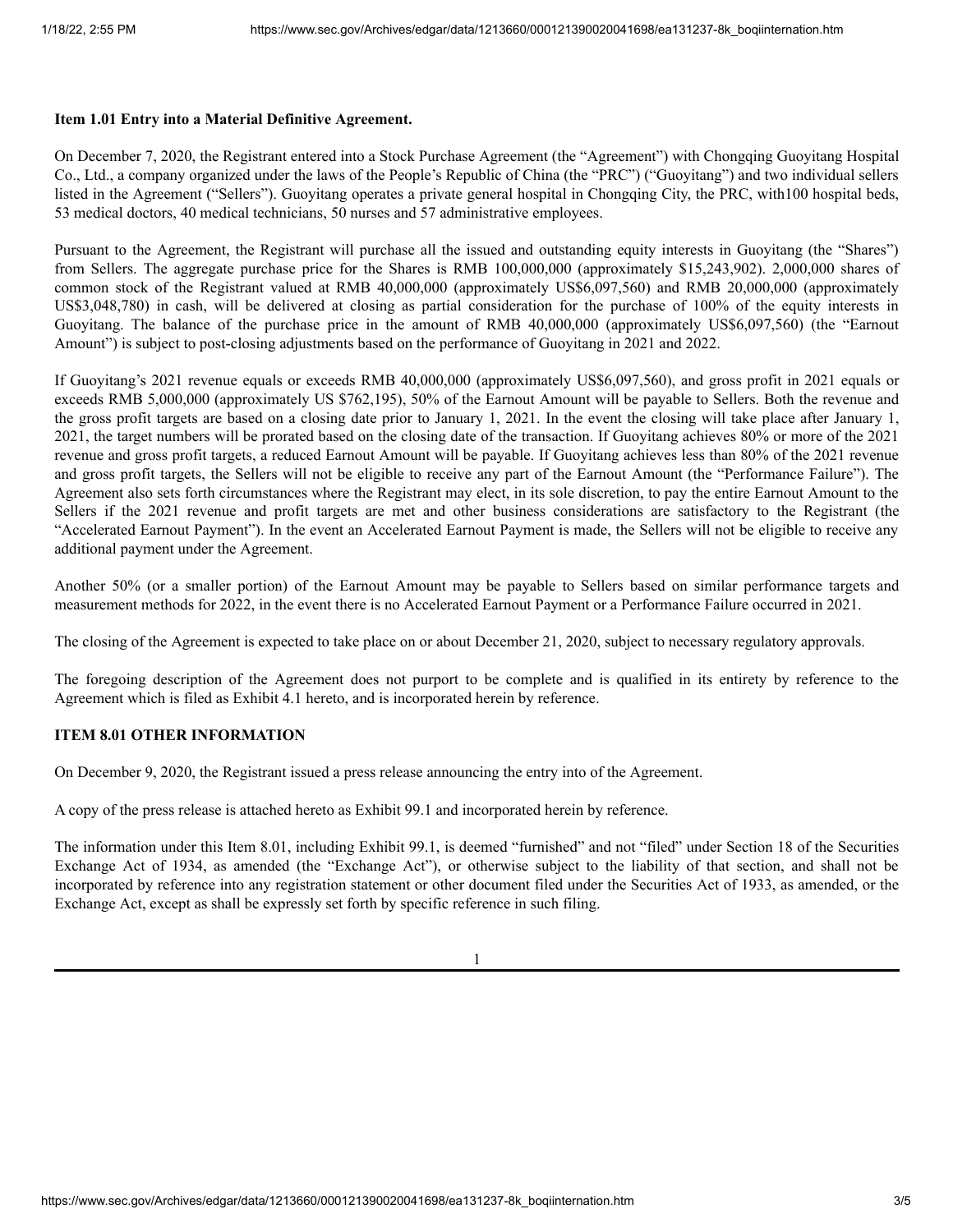The information in this Current Report on Form 8-K, including Exhibit 99.1 may contain forward-looking statements based on management's current expectations and projections, which are intended to qualify for the safe harbor of Section 27A of the Securities Act of 1933, as amended, and Section 21E of the Securities Exchange Act of 1934, as amended. The statements contained herein that are not historical facts are considered "forward-looking statements." Such forward-looking statements may be identified by, among other things, the use of forward-looking terminology such as "believes," "expects," "may," "will," "should," or "anticipates" or the negative thereof or other variations thereon or comparable terminology, or by discussions of strategy that involve risks and uncertainties. In particular, statements regarding the efficacy of investment in research and development are examples of such forwardlooking statements. The forward-looking statements include risks and uncertainties, including, but not limited to, the effect of political, economic, and market conditions and geopolitical events; legislative and regulatory changes that affect our business; the availability of funds and working capital; the actions and initiatives of current and potential competitors; investor sentiment; and our reputation. The Registrant not undertake any responsibility to publicly release any revisions to these forward-looking statements to take into account events or circumstances that occur after the date of this report. Additionally, the Registrant does not undertake any responsibility to update you on the occurrence of any unanticipated events, which may cause actual results to differ from those expressed or implied by any forward-looking statements. The factors discussed herein are expressed from time to time in the Registrant's filings with the Securities and Exchange Commission available at http://www.sec.gov.

# **ITEM 9.01 FINANCIAL STATEMENTS AND EXHIBITS.**

### **Exhibit Description**

- 4.1 Stock Purchase [Agreement](https://www.sec.gov/Archives/edgar/data/1213660/000121390020041698/ea131237ex4-1_boqiinter.htm) dated December 7, 2020
- 99.1 Exhibit 99.1 Press Release dated [December](https://www.sec.gov/Archives/edgar/data/1213660/000121390020041698/ea131237ex99-1_boqiinter.htm) 9, 2020

2